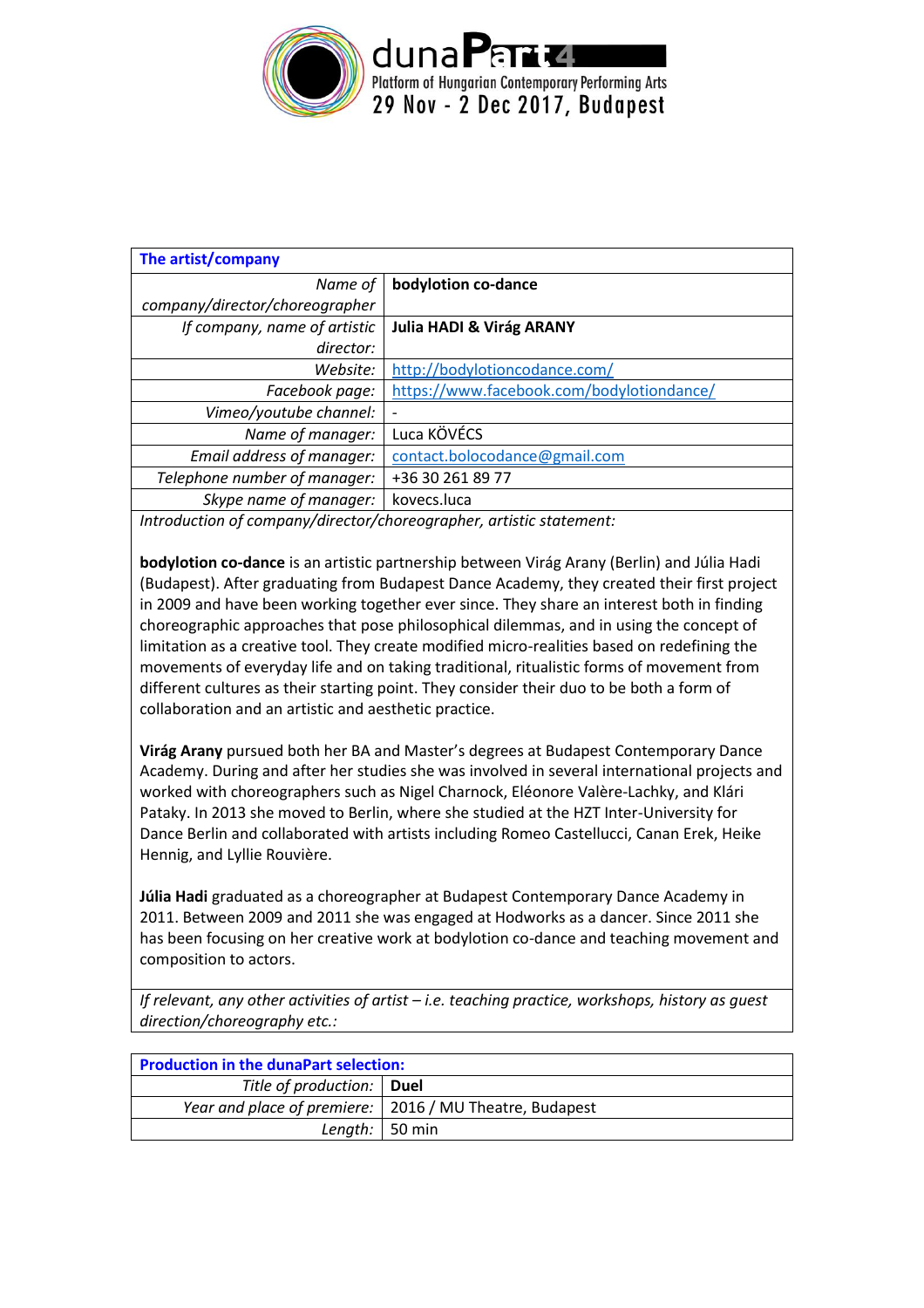

| Cast, creative team:                        |                                                       | Choreographers: Virág ARANY, Julia HADI              |  |
|---------------------------------------------|-------------------------------------------------------|------------------------------------------------------|--|
|                                             |                                                       | Performers: Anna BICZÓK, Julia HADI                  |  |
|                                             |                                                       | Consultant: Zsolt VÉGH                               |  |
|                                             |                                                       |                                                      |  |
|                                             |                                                       | Music selection by bodylotion co-dance               |  |
|                                             |                                                       | Special thank to: András JUHÁSZ, Endre Vazul MÁNDLI, |  |
|                                             |                                                       | Stephanie MAHER, Tove SAHLIN, JÜ, Andor ZSÓTÉR       |  |
|                                             |                                                       | Light: Orsolya PETE                                  |  |
|                                             |                                                       |                                                      |  |
| Link to the trailer:                        | https://vimeo.com/199303670                           |                                                      |  |
| Link to the full-length recording-          | https://vimeo.com/233539604                           |                                                      |  |
| with password if applicable:                | password: bushido                                     |                                                      |  |
| Coproducers:                                | Production Partner: Katlan Group                      |                                                      |  |
| Supporters:                                 | Ministry of Human Capacity, National Cultural Fund of |                                                      |  |
|                                             |                                                       | Hungary, SÍN Arts Cultural Centre, Workshop          |  |
|                                             |                                                       | Foundation, pOnderosa                                |  |
| Past international tours and                | OZORA Festival 2017, Hungary                          |                                                      |  |
| festival presentations                      |                                                       |                                                      |  |
| (venue/festival, city)                      |                                                       |                                                      |  |
| Number of performers:                       | $\overline{2}$                                        |                                                      |  |
| Total number of people on tour:             | 4 (2 dancers, 1 light technician, 1 tour              |                                                      |  |
|                                             |                                                       | manager/production assistant)                        |  |
| <b>Basic technical requirements</b>         |                                                       |                                                      |  |
| Size of stage (width x depth x height)      |                                                       | 12x10x4                                              |  |
| Scale of venue (small/medium/large)         |                                                       | small (60 people)                                    |  |
| Length of setup and strike:                 |                                                       | 6 hours on the day of the performance + 2 hours      |  |
|                                             |                                                       | strike                                               |  |
| Any particular technical requirement:       |                                                       | stroboscope + smoke machine                          |  |
| <b>Synopsis/Description of performance:</b> |                                                       |                                                      |  |

"It could easily happen that the present moment is the zero hour, and the zero hour can easily arrive at this moment." Yamamoto Tsunetomo

A ceremonial dance performance in which the fighter-spirited female activists of bodylotion co-dance peremptorily wait, land on their feet, dodge, confront and take themselves seriously.

Rock-solid faith, struggle, truth, fear, waiting, anger, revenge, conciliation? In this new performance we examine the cultural and philosophical roots of duelling, look for signs of it in today's communication, while we prepare for the "final decisive" battle. What does it mean today to fight a duel and in what kind of everyday situations and personal conflicts does it appear? What ideas, purposes or convictions represent the truth for which we fight today? How do we fight and why?

*Review extracts with links:*

*"The performers bash each other with boxes, which spill out some adhesive tape and some*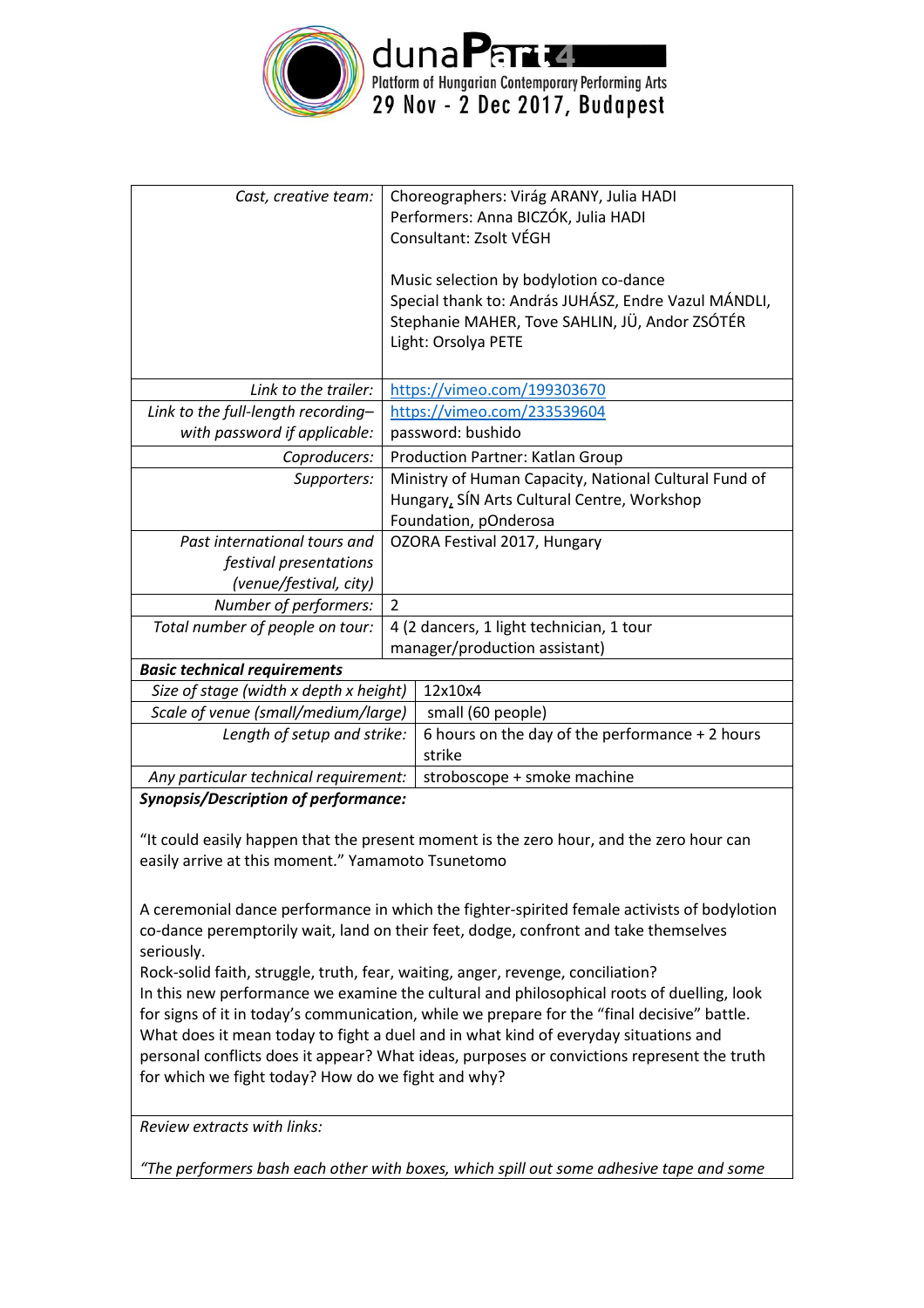

*rope, although this is never used. Watching these women tearing at each other begs the question: what's it all about? What's the point in all these clashes, these pillow fights and box fights and blanket fights? This is a fundamental question, because the piece shows us the precise inverse of an act or deed: instead of duelling and fighting, it gravitates around the incapability of duelling and fighting: it deals with the condition of being unable even to put on your boxing gloves and enter the ring, let alone knock out and annihilate your 'enemy' or tormentor."*

*"The characteristic feature of Duel is that it resists words, despite the choreography being based on verbal language rather than the distinctive language of movement. To put it another way, standing at the bar after the show is not the place for drawing conclusions; what we have seen and – more importantly – what we have heard makes us want to sit down and think. And this – more than the personal and original approach of the performance, its enigmatic nature or its intellectual subtlety – is, in my opinion, its most significant virtue."* 

*Krisztina Horeczky, szinhaz.net - [http://szinhaz.net/2016/12/12/horeczky-krisztina](http://szinhaz.net/2016/12/12/horeczky-krisztina-fegyvertelenul/)[fegyvertelenul/](http://szinhaz.net/2016/12/12/horeczky-krisztina-fegyvertelenul/)*

| Other productions currently on tour No 1: |                                                              |  |  |  |  |
|-------------------------------------------|--------------------------------------------------------------|--|--|--|--|
| Title of production:                      | StepinTIme                                                   |  |  |  |  |
| Year and place of premiere:               | 2014                                                         |  |  |  |  |
| Length:                                   | 45 mins                                                      |  |  |  |  |
| Cast, creative team:                      | Created and performed by: bodylotion co-dance / Virág        |  |  |  |  |
|                                           | ARANY, Júlia HADI                                            |  |  |  |  |
|                                           | Music: Zsolt SŐRÉS                                           |  |  |  |  |
|                                           | Light: Orsolya PETE                                          |  |  |  |  |
| Link to the trailer:                      | https://vimeo.com/121273885                                  |  |  |  |  |
| Link to the full-length recording-        | https://vimeo.com/138710089                                  |  |  |  |  |
| with password if applicable:              | password: Stepin2                                            |  |  |  |  |
| Coproducers:                              | Production Partner: Katlan Group                             |  |  |  |  |
| Supporters:                               | Ministry of Human Capacity, National Cultural Fund of        |  |  |  |  |
|                                           | Hungary, Workshop Foundation                                 |  |  |  |  |
| Past international tours and              | Jan 2017 / NEXTFESZT at Trafó House of Contemporary          |  |  |  |  |
| festival presentations                    | Arts, Budapest                                               |  |  |  |  |
| (venue/festival, city)                    | June 2016 /MAXI! version at RITUALS Music and                |  |  |  |  |
|                                           | Performance Art Festival in Berlin                           |  |  |  |  |
|                                           | December 2015 / 2 <sup>nd</sup> Hungarian Contemporary Dance |  |  |  |  |
|                                           | <b>Festival in Berlin</b>                                    |  |  |  |  |
|                                           | October 2015 / Works at Works, Copenhagen                    |  |  |  |  |
|                                           | June 2015 / Mikser Festival, Belgrade                        |  |  |  |  |
| Number of performers:                     | 2                                                            |  |  |  |  |
| Total number of people on tour:           | 4 (2 dancers, 1 light technician, 1 tour                     |  |  |  |  |
|                                           | manager/production assistant)                                |  |  |  |  |
| <b>Basic technical requirements</b>       |                                                              |  |  |  |  |
| Size of stage (width x depth x height)    | 10x10x4                                                      |  |  |  |  |
| Scale of venue (small/medium/large)       | medium (max 80 people)                                       |  |  |  |  |
| Length of setup and strike:               | 4 hours setup and 2 hours strike                             |  |  |  |  |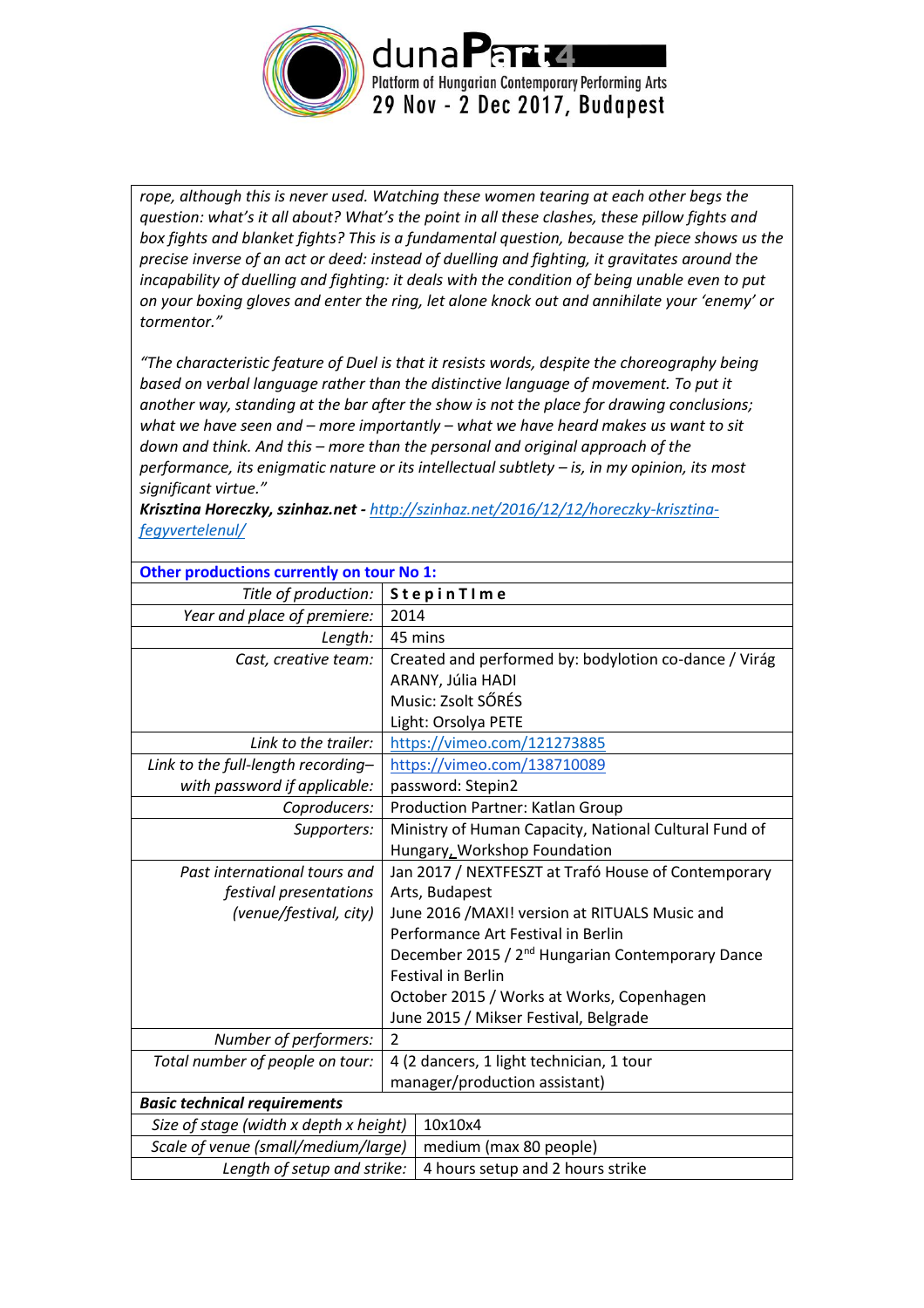

Any particular technical requirement: none *Synopsis/Description of performance:*

The piece is a duet of two female dancers focusing on capturing the invisible change in time. How do we perceive the change in a process? Is there a graspable moment? How can we be present in the process of transformation? The piece puts shortened fragments of time into movement, building a sequence from small details.

The most permanent characteristic of the piece is constant change.

The form is minimalist, functional, undecorated. The basic instant of movement that creates the basic instant of time is one step. By repetition it becomes walking. By little alterations of the tempo and quality of the steps the walking becomes all different sorts of motion: marching, running, jumping, changing also the character of the performers, that creates a ground for association to the viewer. Through following the constantly changing repetition of steps the audience can experience and reflect on their own perception of time. The other main theme of the piece is synchronicity. The two performers hold each other's hands through the whole length of the performance, working with the same principles and changing together, at the same time. Emphasizing thus the details of movement and individual differences.

For S t e p i n T i m e the formation got the Rudolf Laban award, the annual prize for the best contemporary performance in Hungary in 2015.

## *Reviews:*

*'This system, no matter how controlled, can still be surprisingly associative: it "opens" and connects the problematic of action, movement and/or dance to a network of live relations. And this is done with graceful, sometimes frivolous sometimes humorous and ironic gestures, with enough self-reflexion, by reacting to momentary personal and existential situations. Fresh, playful, smart, sensible - "sassily minimalistic": contemporary.' (László Százados)*

*"They impose the eights strutted, like parading horses, softly, mysteriously, rhytmically, shaking their butts, and with exaggerated, mechanical movements. Impose them once with empty gaze, once catching the eye of the audience, or mischievously smiling at each other, one idea creating the next, until they suddenly collapse on the ground sweating and disheveled… "(Csaba Králl)*

*"The girls build up a fragile structure on the stage, where concepts like dependence, freedom or space and time are uninterpretable because intellect is being replaced by a much more basic and honest existence. It is only this hard. Only this simple. Just like us… "(László Fülöp)*